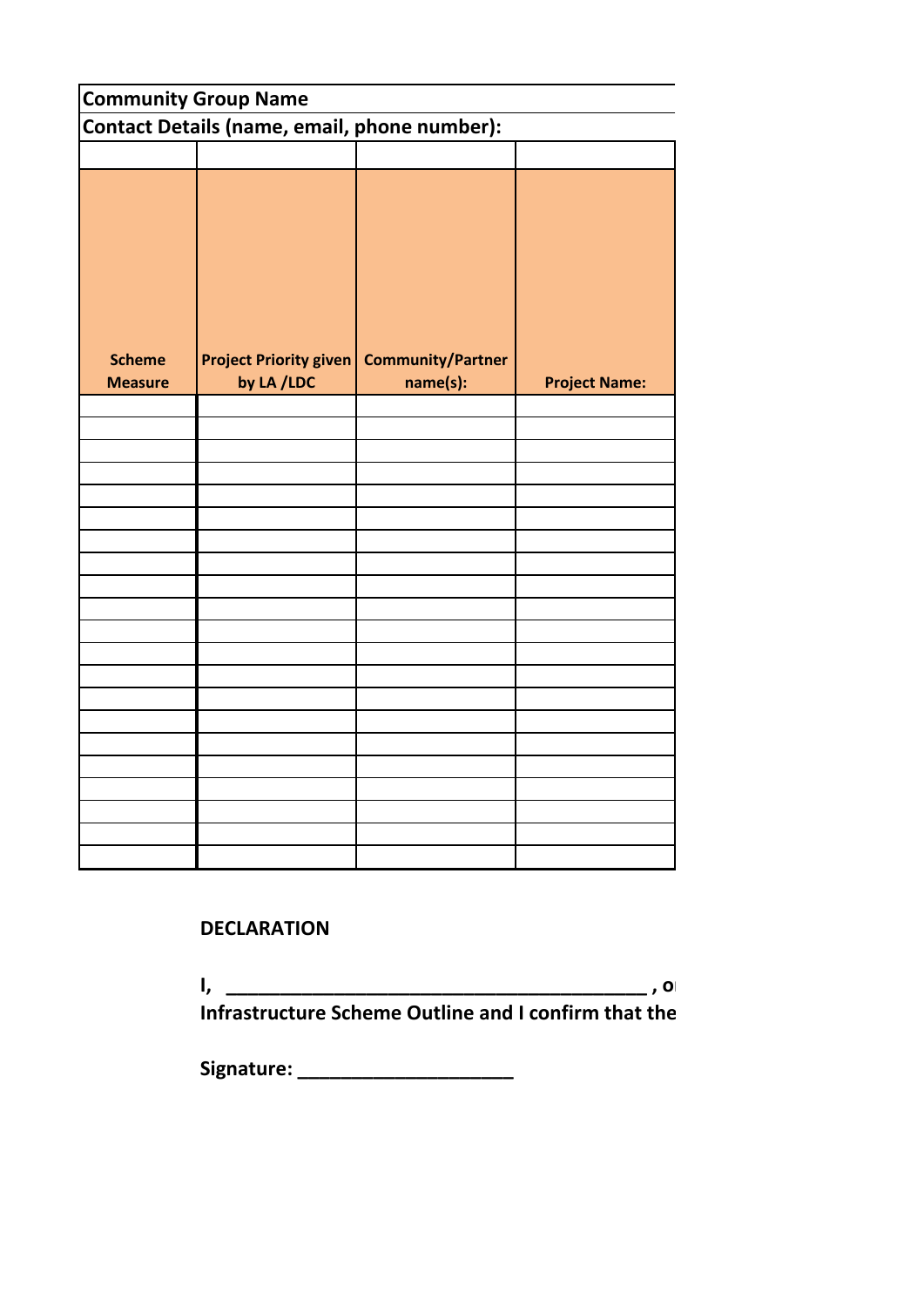|                              |                        |                      | <b>Total estimated project cost</b> |
|------------------------------|------------------------|----------------------|-------------------------------------|
|                              |                        |                      | including                           |
| <b>Project Description (</b> |                        | XY Co-ordinates (ITM | <b>Administration/Professional</b>  |
| less than 30 words):         | <b>Project Address</b> | format) or Eircode   | fees                                |
|                              |                        |                      |                                     |
|                              |                        |                      |                                     |
|                              |                        |                      |                                     |
|                              |                        |                      |                                     |
|                              |                        |                      |                                     |
|                              |                        |                      |                                     |
|                              |                        |                      |                                     |
|                              |                        |                      |                                     |
|                              |                        |                      |                                     |
|                              |                        |                      |                                     |
|                              |                        |                      |                                     |
|                              |                        |                      |                                     |
|                              |                        |                      |                                     |
|                              |                        |                      |                                     |
|                              |                        |                      |                                     |
|                              |                        |                      |                                     |
|                              |                        |                      |                                     |
|                              |                        |                      |                                     |
|                              |                        |                      |                                     |

| ı behalf ofCommunity Grour | undertake to en                                        |  |
|----------------------------|--------------------------------------------------------|--|
| <b>Community Grour</b>     | will meet any shortfall(s) that may arise out of the n |  |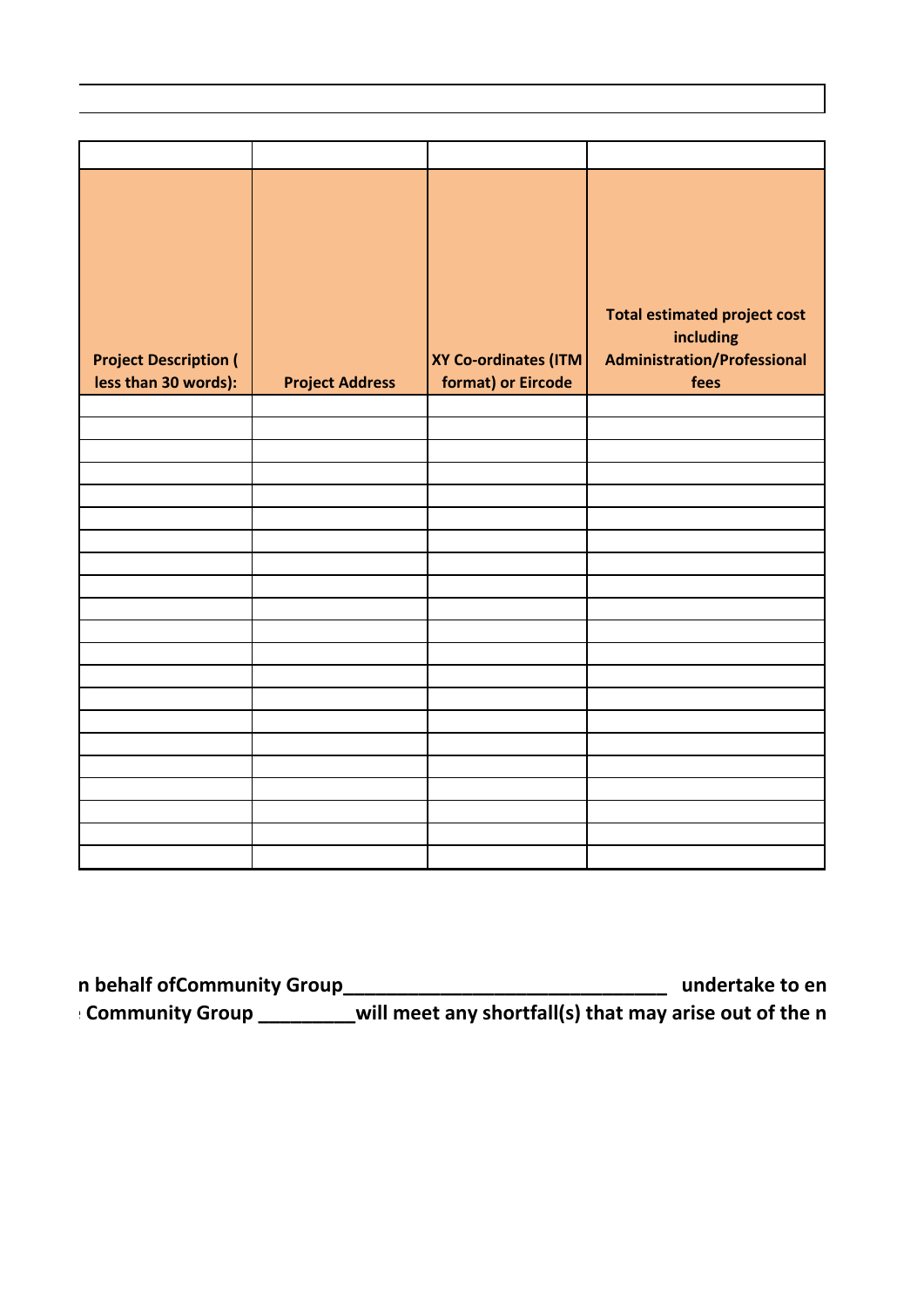**Administration costs/Professional fees associated with the proposed project Amount of Match Funding available for this project (10% minimum) Amount of ORIS funding applicable)and held requested for this project (max 90% of total cost of project) Community Group/LA/ confirms that evidence of ownership/lease is provided (if on file by the Community Group LA/LDC** Notes: Details are required on this overview of applications submitted under ALL mo

sure that all required permissions, match-funding, etc. are in place to enable on-compliance of any of the projects listed in the Application Overview.

**Date: \_\_\_\_\_\_\_\_\_\_\_\_\_\_\_\_\_\_\_\_\_\_\_\_\_**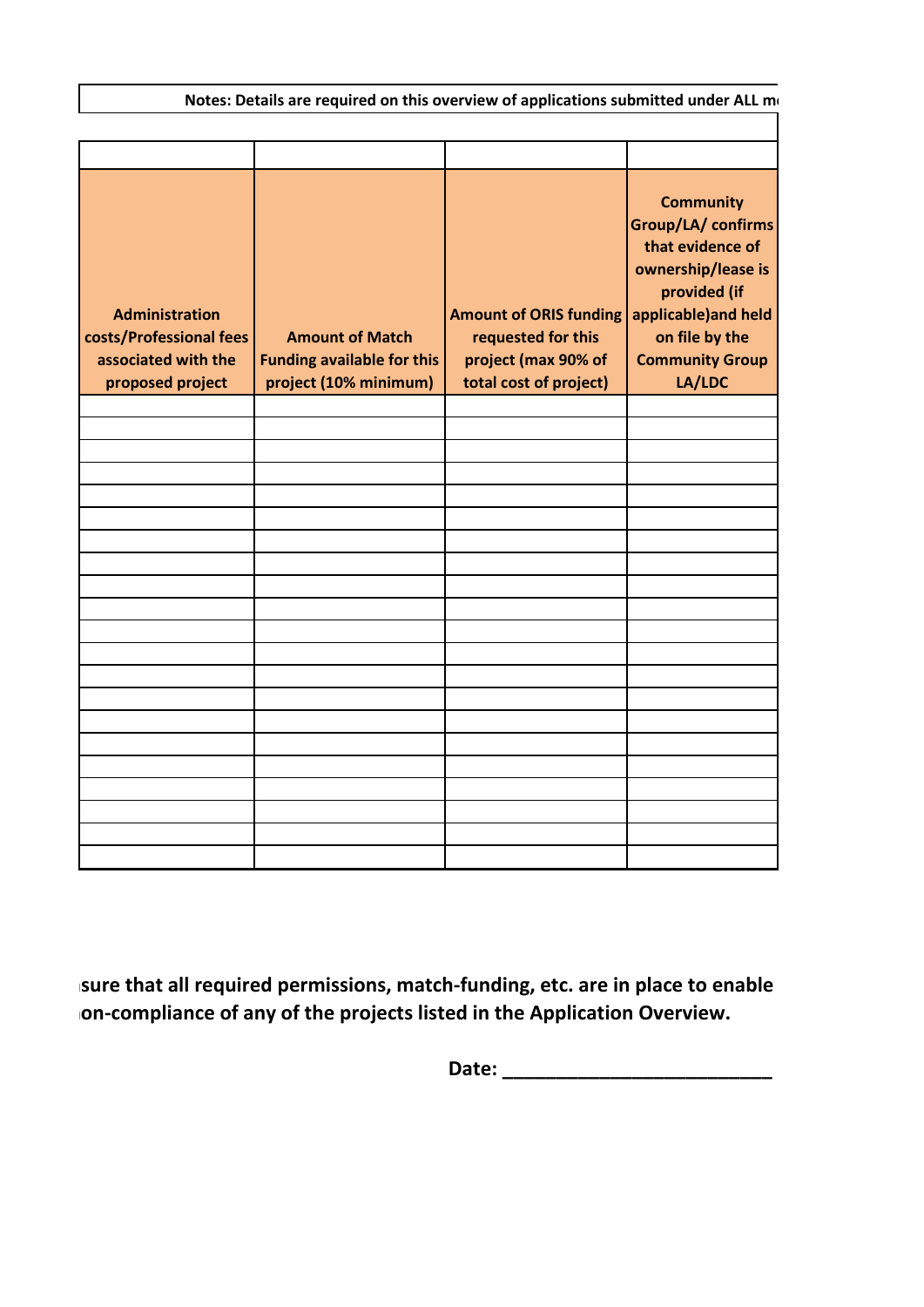| easures. All relevant fields must be completed.                                                                                                                                                                                                                  |                                                                                                                                                               |                                                                                                                                                                                                             |
|------------------------------------------------------------------------------------------------------------------------------------------------------------------------------------------------------------------------------------------------------------------|---------------------------------------------------------------------------------------------------------------------------------------------------------------|-------------------------------------------------------------------------------------------------------------------------------------------------------------------------------------------------------------|
|                                                                                                                                                                                                                                                                  |                                                                                                                                                               |                                                                                                                                                                                                             |
|                                                                                                                                                                                                                                                                  |                                                                                                                                                               |                                                                                                                                                                                                             |
|                                                                                                                                                                                                                                                                  |                                                                                                                                                               |                                                                                                                                                                                                             |
| The Applicant/Community Group<br>confirms that project partners will<br>make resources available to<br>provide for ongoing maintenance<br>of project, if applicable, and<br>confirmation of this is held on file<br>by the Applicant / Community<br><b>Group</b> | <b>The</b><br><b>Applicant/Community</b><br><b>Group confirms that all</b><br>tendering processes will<br>comply with Public<br><b>Procurement Guidelines</b> | Where works are to take<br>place in a Special Area<br>of Conservation or<br><b>Special Protection Area,</b><br>the Applicant/LA/<br>confirms that all<br>permissions are in place<br>at time of application |
|                                                                                                                                                                                                                                                                  |                                                                                                                                                               |                                                                                                                                                                                                             |
|                                                                                                                                                                                                                                                                  |                                                                                                                                                               |                                                                                                                                                                                                             |
|                                                                                                                                                                                                                                                                  |                                                                                                                                                               |                                                                                                                                                                                                             |
|                                                                                                                                                                                                                                                                  |                                                                                                                                                               |                                                                                                                                                                                                             |
|                                                                                                                                                                                                                                                                  |                                                                                                                                                               |                                                                                                                                                                                                             |
|                                                                                                                                                                                                                                                                  |                                                                                                                                                               |                                                                                                                                                                                                             |
|                                                                                                                                                                                                                                                                  |                                                                                                                                                               |                                                                                                                                                                                                             |
|                                                                                                                                                                                                                                                                  |                                                                                                                                                               |                                                                                                                                                                                                             |
|                                                                                                                                                                                                                                                                  |                                                                                                                                                               |                                                                                                                                                                                                             |
|                                                                                                                                                                                                                                                                  |                                                                                                                                                               |                                                                                                                                                                                                             |
|                                                                                                                                                                                                                                                                  |                                                                                                                                                               |                                                                                                                                                                                                             |
|                                                                                                                                                                                                                                                                  |                                                                                                                                                               |                                                                                                                                                                                                             |
|                                                                                                                                                                                                                                                                  |                                                                                                                                                               |                                                                                                                                                                                                             |
|                                                                                                                                                                                                                                                                  |                                                                                                                                                               |                                                                                                                                                                                                             |
|                                                                                                                                                                                                                                                                  |                                                                                                                                                               |                                                                                                                                                                                                             |
|                                                                                                                                                                                                                                                                  |                                                                                                                                                               |                                                                                                                                                                                                             |
|                                                                                                                                                                                                                                                                  |                                                                                                                                                               |                                                                                                                                                                                                             |
|                                                                                                                                                                                                                                                                  |                                                                                                                                                               |                                                                                                                                                                                                             |
|                                                                                                                                                                                                                                                                  |                                                                                                                                                               |                                                                                                                                                                                                             |
|                                                                                                                                                                                                                                                                  |                                                                                                                                                               |                                                                                                                                                                                                             |
|                                                                                                                                                                                                                                                                  |                                                                                                                                                               |                                                                                                                                                                                                             |

the projects listed to be completed in compliance with the 2021 Outo